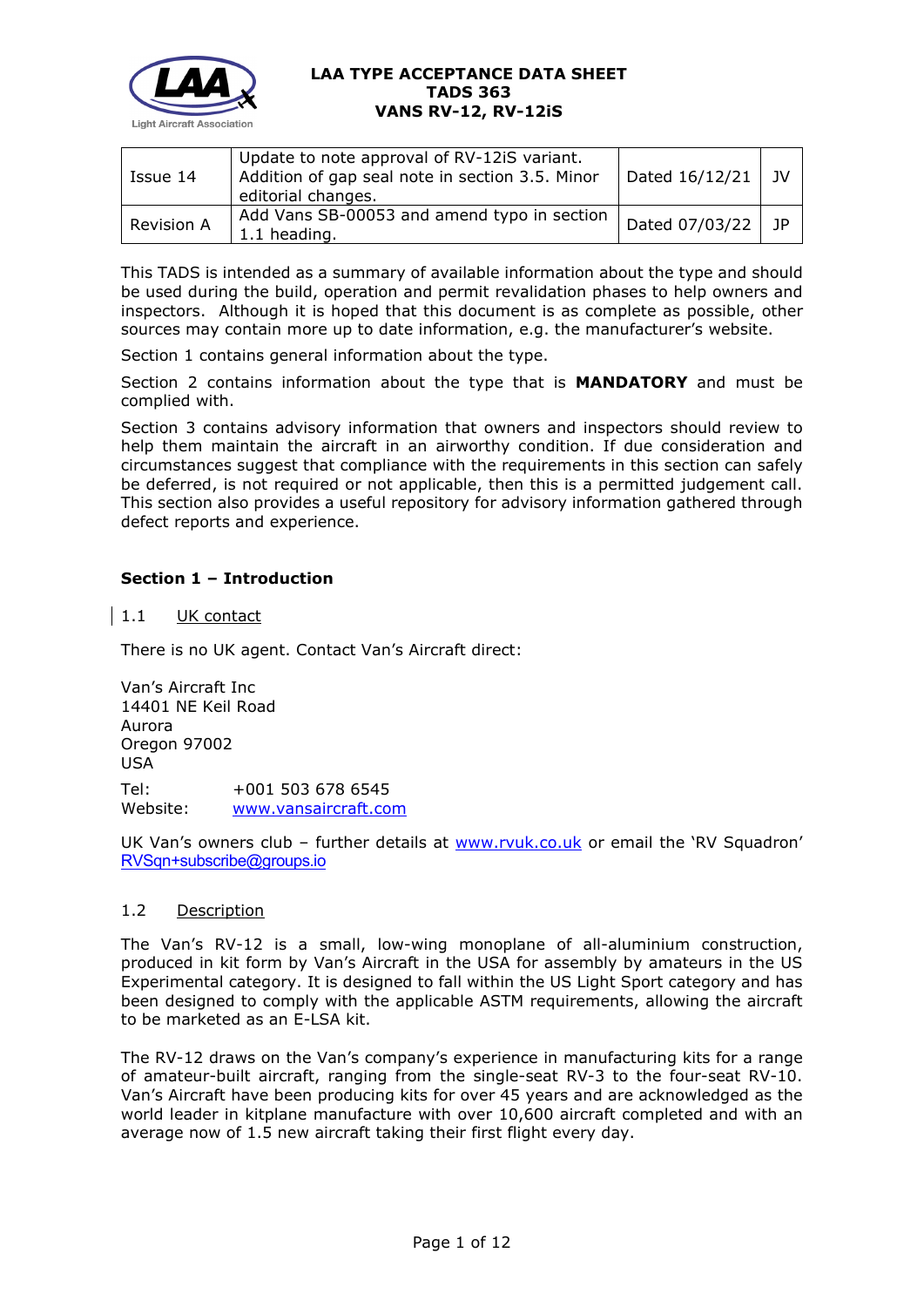

The RV-12 seats two side by side in an enclosed cockpit with a forward-hinged canopy. A baggage compartment occupies the rear of the cockpit. The RV-12 is fitted with a castoring nosewheel undercarriage with the main undercarriage of cantilever leaf type. The two-piece wings are of single spar construction with a twin cell torque box and rear spar mounting slotted flaperons.

The wings are designed for easy rig and de-rigging with quick-disconnect and automatic connection of the flaperon controls. A warning system triggered by microswitches (magnets and proximity switches on earlier versions) against the wing pins warn if the wing pins are not installed and locked or are missing and this prevents the starter motor functioning if a fault condition is detected.

The flaperons are full span ailerons with a mixer assembly to allow the ailerons to droop together to take-off and landing settings whilst maintaining roll control. Full dual controls (including brakes) are fitted. The flaps are mechanically operated by a central lever between the seats on the RV-12 but by electrics on the RV-12iS (see below).

The all-moving horizontal stabilator is mounted to the rear of the swept fin and is fitted with a combined pitch trim and anti-balance tab. A fixed rudder tab is available as an option. The engine is a carburetted Rotax 912ULS turning a ground adjustable pitch composite Sensenich propeller. The fuel tank occupies a single fuselage tank mounted in the baggage compartment behind the seats.

Please note that unlike with many homebuilts, the design of the RV-12 is defined in great detail by the manufacturer and any variations from the specified design constitute a modification.

Please note also that unless you buy the engine through Van's Aircraft, you will have to go to a great deal of trouble to purchase the correct (USA) specification of engine to match the Van's Aircraft pipework, which has all been prepared to match the engine as sold through Van's Aircraft.

Van's Aircraft has updated the RV-12 design in a number of areas, not least including the installation of the Rotax 912iS as an option to the standard 912-ULS powerplant (the aircraft now being designated the RV-12iS). Note that the RV-12iS variant is designated LAA type number 363A, even when fitted with the Rotax 912-ULS engine. Changes include a number of structural modifications, the relocation of the fuel tank to directly behind the seats across the fuselage, the addition of a centre console and for flap deployment of the flaperons, they are now electrically operated. Further information can be found at [Van's Aircraft General Information](https://www.vansaircraft.com/public/rv12iS.htm) and specifically on the [RV-12iS –](https://www.vansaircraft.com/public/rv12iS_whats-new.htm) [What's New](https://www.vansaircraft.com/public/rv12iS_whats-new.htm) page.

Light Aviation magazine published an  $RV-12$  Flight Test of the first UK built example to fly, carried out by Francis Donaldson.

Note that the only propeller(s) approved for an individual aircraft are those listed on the individual aircraft's Operating Limitations document or in the  $PTL/1$  (Propeller Type List) for the type.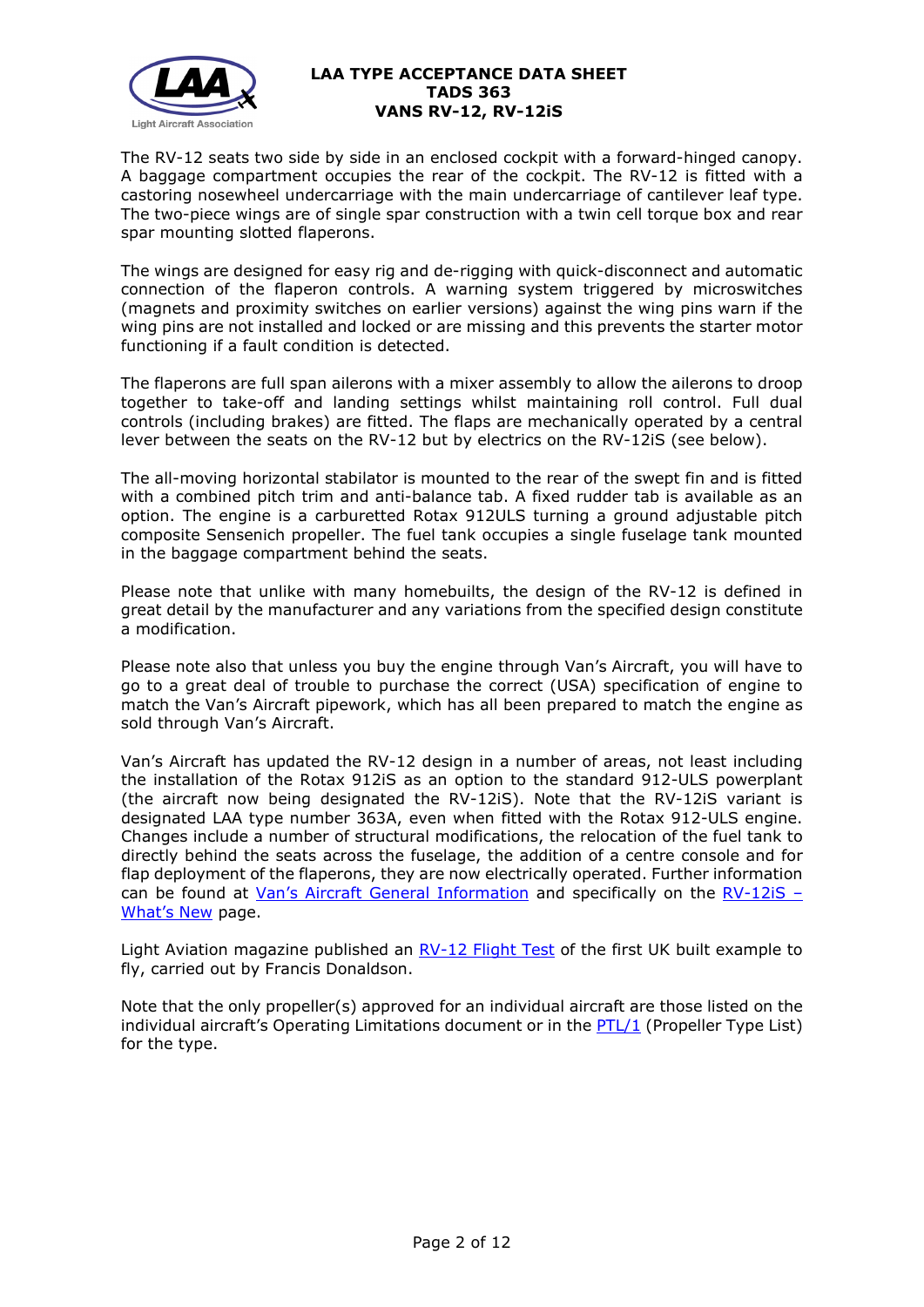

## **Section 2 – Mandatory information for owners, operators and inspectors**

At all times, responsibility for the maintenance and airworthiness of an aircraft rests with the owner. Condition No 3 of a Permit to Fly requires that: *"the aircraft shall be maintained in an airworthy condition".*

# 2.1 Fast Build Kit 51% Compliance

The contents of the standard 'flat pack' kit is accepted as compliant with the 51% 'major portion' requirements on the basis that it is the same kit standard that has been accepted as 51% compliant by the FAA.

### 2.2 Build Manual

Van's produce the RV-12 Build Manual (known by Vans as the 'Kit Assembly Instructions'), which includes comprehensive assembly drawings.

Van's Aircraft newsletter, the Ryator, provides useful additional guidance. Although no longer produced (Van's publish more information on their website and on 'social media', the past Rvators still provide useful information.

Revisions to the plans are available at [RV-12 Service Information and Revisions.](https://www.vansaircraft.com/service-information-and-revisions/?aircraft=rv-12&doctype=all)

#### 2.3 Build Inspections

Build inspection schedule Van's RV-12 Aircraft.

Inspector approval codes A-A, A-M, or K. Inspector signing off final inspection also requires 'first flight' endorsement.

### 2.4 Flight Manual

Van's aircraft produce a comprehensive [Pilot's Operating Handbook](http://www.lightaircraftassociation.co.uk/engineering/TADs/363/RV-12-POH%2028.03.19.pdf) for the RV-12. The RV-12 [Production Acceptance Procedures](http://www.lightaircraftassociation.co.uk/engineering/TADs/363/RV-12-PAP%2018.12.18.pdf) contains detailed information on flight testing. There is also a [Flight Training Supplement](http://www.lightaircraftassociation.co.uk/engineering/TADs/363/RV-12-FTS%2018.12.18.pdf) which may assist pilots converting to Light Sport Aircraft in general and the RV-12 in particular. Current revisions of all of the RV-12 manuals are available for download at [RV-12 Service Information and Revisions.](https://www.vansaircraft.com/service-information-and-revisions/?aircraft=rv-12&doctype=all)

Note: The latest revisions of the manuals tend to reflect the current build standard of the aircraft kits. Earlier revisions of the manuals are available for download on the Van's Aircraft website on the [RV-12 Service Information and Revisions](https://www.vansaircraft.com/service-information-and-revisions/?aircraft=rv-12&doctype=all) page.

## 2.5 Mandatory Permit Directives

None applicable specifically to this aircraft type.

Also check the LAA website for MPDs that are non-type specific  $(TL2.22)$ , e.g. engine and equipment.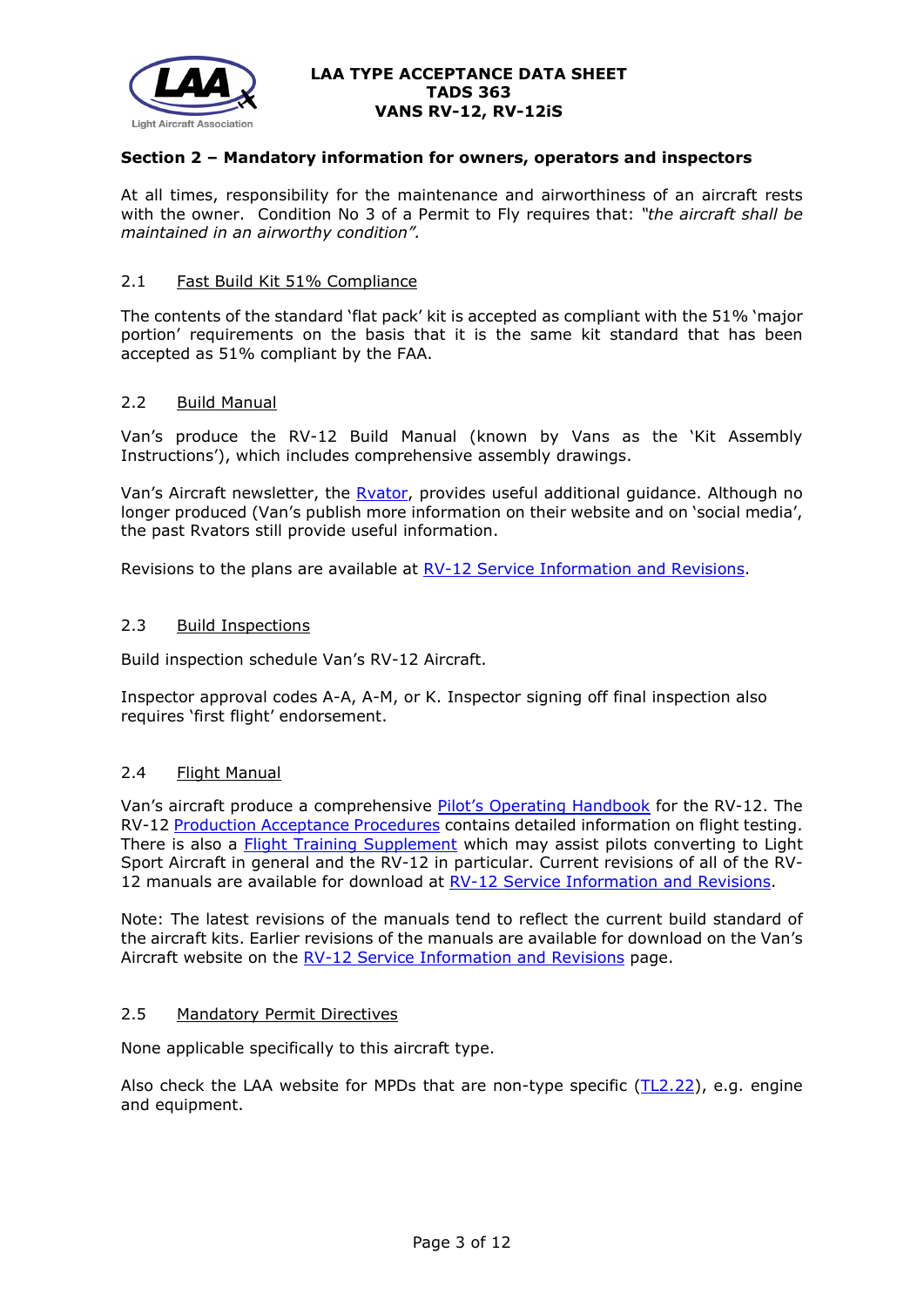

# 2.6 LAA Required Modifications (including LAA issued AILs, SBs, etc)

The only modification required by LAA has been the inclusion of back-up compass, ASI and altimeter in addition to the existing EFIS installation, in accordance with normal LAA requirements.

For further information, refer to LAA Technical Leaflet [TL 3.20: EFIS in LAA Aircraft.](http://www.lightaircraftassociation.co.uk/engineering/TechnicalLeaflets/Mods%20and%20Repairs/TL%203.20%20EFIS%20in%20LAA%20Aircraft.pdf)

### 2.7 Additional engine operating limitations to be placarded or shown by instrument markings

Notes:

- Refer to the engine manufacturer's latest documentation for the definitive parameter values and recommended instruments.
- Where an instrument is not fitted, the limit need not be displayed.

With Rotax 912-ULS engine:

| Maximum CHT <sup>*</sup> :<br>Max Coolant Temp:<br>Oil Temp Limits:<br>Oil Pressure: | $135^{\circ}$ C<br>120°C (with 50/50 Glycol/water coolant)<br>50°C to 130°C (Normal 90-110°C)<br>$2-5$ Bar |
|--------------------------------------------------------------------------------------|------------------------------------------------------------------------------------------------------------|
|                                                                                      |                                                                                                            |
| Minimum Fuel Pressure:                                                               | $0.15$ bar                                                                                                 |

The EFIS systems used in the RV-12 and sourced through Van's are supplied set-up with the Rotax 912ULS parameters already installed. Reference should always be made to the engine manufacturer's latest documentation for the definitive parameter values.

\*Note: Originally, the Rotax 912 used Cylinder Head Temperature to monitor coolant temperature. More recently, following a change in cylinder head design, the parameter is now termed Coolant Temperature. This applies to engines with a -01 suffix. Further information can be found in Rotax Service Bulletins [SB 912-066](http://www.lightaircraftassociation.co.uk/engineering/TADs/363/Rotax%20SB-912-066%20R1.pdf) and [SB 912-066UL.](http://www.lightaircraftassociation.co.uk/engineering/TADs/363/Rotax%20SB-912-066UL%20R1.pdf)

### 2.8 Control surface deflections

The RV-12 control surface deflections are detailed in the [Production Acceptance](http://www.lightaircraftassociation.co.uk/engineering/TADs/363/RV-12-PAP%2018.12.18.pdf)  [Procedures.](http://www.lightaircraftassociation.co.uk/engineering/TADs/363/RV-12-PAP%2018.12.18.pdf) During the aircraft build, Vans work on the principle that if the aircraft is assembled correctly, then the control surface range of movements will be correct.

Obviously, once in service, it is imperative to check that there are no control surface restrictions. The stabilator and rudder stops are visible during a pre-flight check and the flaperon stops are under the cockpit floor panels and can be visually checked at the Annual Inspection.

| <b>Flaperons</b>        |                                                                                                                                                                                                                                                                                                        |
|-------------------------|--------------------------------------------------------------------------------------------------------------------------------------------------------------------------------------------------------------------------------------------------------------------------------------------------------|
| <b>Control Position</b> | Ailerons Neutral/Flaps Up                                                                                                                                                                                                                                                                              |
| Reference               | Left flaperon trailing edge in line with wing tip trailing edge                                                                                                                                                                                                                                        |
| Measurement             | Right flaperon trailing edge should be 1/4" to 1/2" (6.3 mm to<br>12.6 mm) below trail position. Verify that when a 10 lb (4.5 kg)<br>upward load is applied to the trailing edge of the right flaperon,<br>the trailing edge does not flex above trail position more than 1/2"<br>$(12.6 \text{ mm})$ |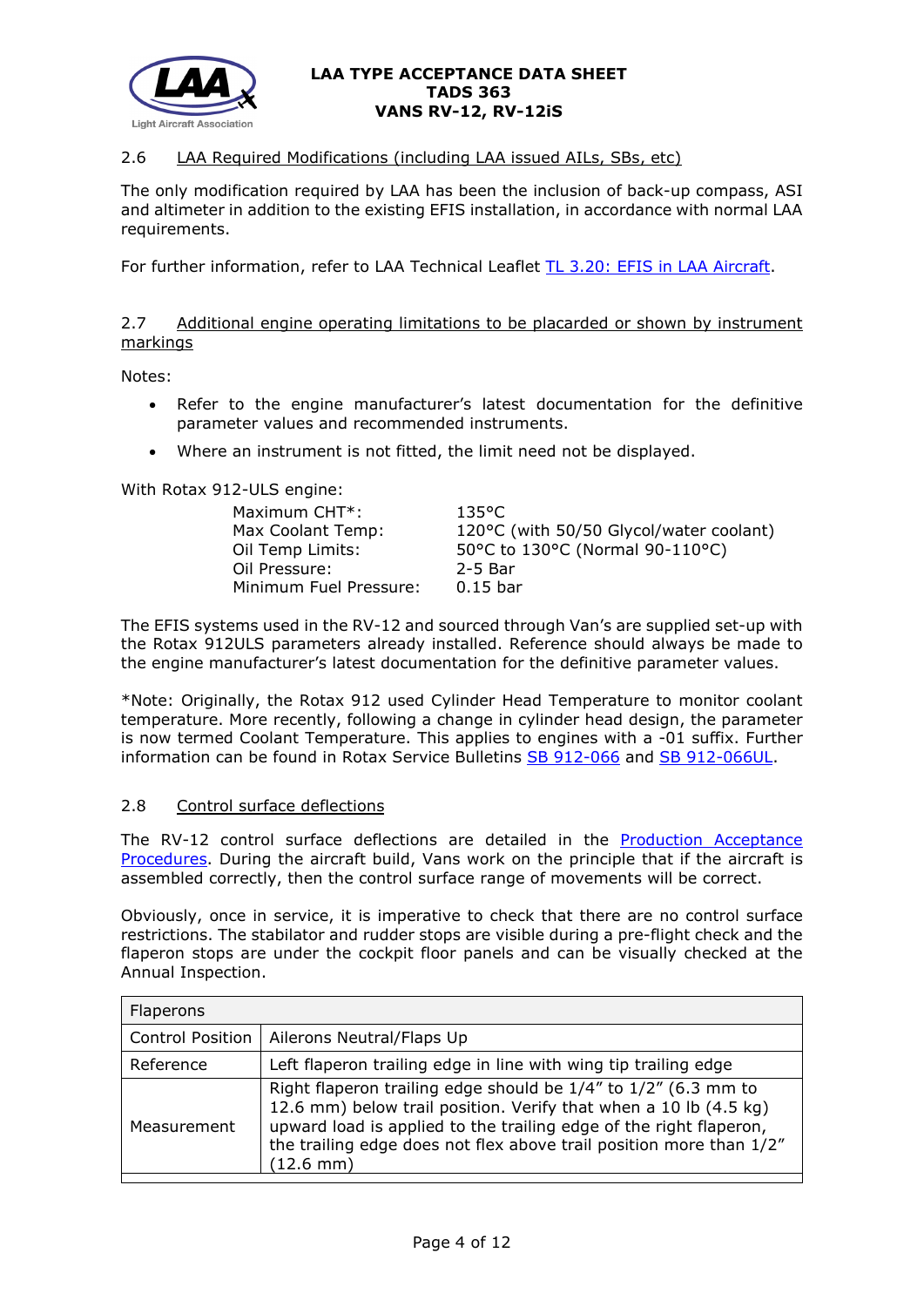

| Ailerons full deflection, flaps up, stick fully back                                                                             |
|----------------------------------------------------------------------------------------------------------------------------------|
| Inboard flaperon skin and fuselage skin                                                                                          |
| Minimum of 1/8" (3.17 mm) clearance                                                                                              |
|                                                                                                                                  |
| Check for full and free movement of the control stick and that the<br>stick and stabilator contact their appropriate stops       |
|                                                                                                                                  |
| Trim 'nose up' + stabilator trailing edge up                                                                                     |
| Distance from centre of AST trailing edge to centre of stabilator<br>trailing edge                                               |
| 9/16" (14.29 mm)                                                                                                                 |
| Trim 'nose up' + stabilator trailing edge up                                                                                     |
| Clearance between bottom of rudder and AST push rod                                                                              |
| $1/4$ " (6.3 mm)                                                                                                                 |
| Trim 'nose down' + stabilator trailing edge down                                                                                 |
| Distance from centre of AST trailing edge to centre of stabilator<br>trailing edge                                               |
| $3/8''$ (9.5 mm)                                                                                                                 |
| Trim 'nose down' + stabilator trailing edge up                                                                                   |
| Clearance between bottom of rudder and AST push rod                                                                              |
| $1/4$ " (6.3 mm)                                                                                                                 |
|                                                                                                                                  |
| Left/Right                                                                                                                       |
| Distance from bottom of rudder trailing edge to centre of AST<br>pushrod with stabilator trailing edge up (and trim 'nose down') |
| Horizontally: 7 1/8" (18.1 mm)<br>Point to point: 7 5/16" (18.57 mm)                                                             |
|                                                                                                                                  |

# 2.9 Operating Limitations and Placards

(Note that the wording on an individual aircraft's Operating Limitations document takes precedence, if different.)

- 3. Maximum number of occupants authorised to be carried: Two
- 2. The aircraft must be operated in compliance with the following operating limitations, which shall be displayed in the cockpit by means of placards or instrument markings:
	- 2.1 Aerobatic Limitations Aerobatic manoeuvres are prohibited. Intentional spinning is prohibited.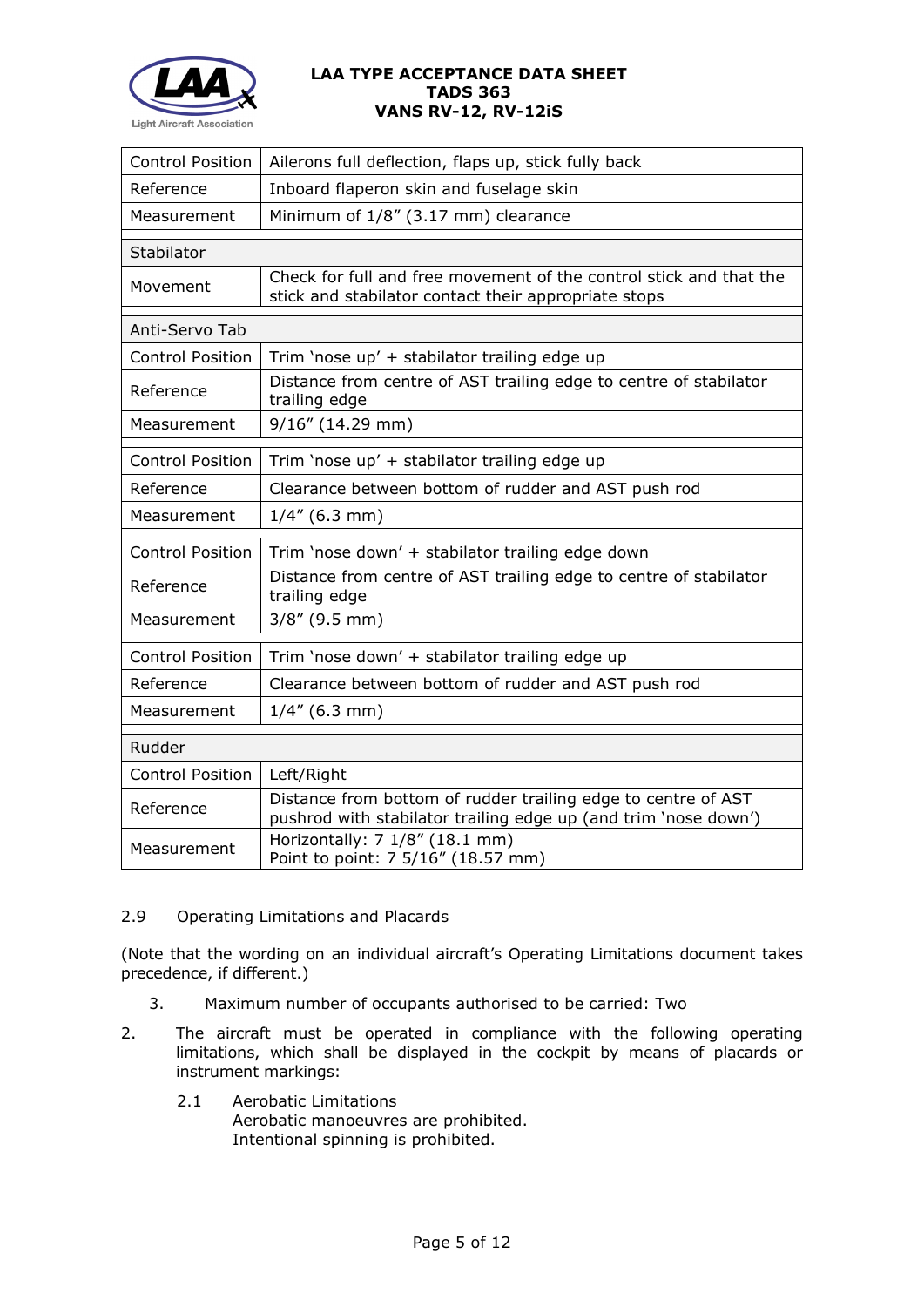

- 2.2 Loading Limitations Maximum Total Weight Authorised: 600 kg CG Range: 80.49 inches to 85.39 inches aft of datum Datum Point is: a point 70.0" forward of the leading edge of the wing
- 2.3 Engine Limitations Maximum Engine RPM: 5800 Maximum continuous engine RPM: 5500
- 2.4 Airspeed Limitations Maximum Indicated Airspeed ( $V_{NE}$ ): 136 KIAS Max Indicated Airspeed Flaps Extended: 82 KIAS Maximum Indicated Airspeed, Rough Air (VNO): 108 KIAS Maximum Manoeuvring Speed (Va): 90 KIAS
- 2.5 Other Limitations The aircraft shall be flown by day and under Visual Flight Rules only. Smoking in the aircraft is prohibited.

Additional Placards:

"Occupant Warning – This Aircraft has not been Certificated to an International Requirement"

A fireproof identification plate must be fitted to fuselage, engraved or stamped with aircraft's registration letters.

### 2.10 Maximum permitted empty weight

N/A

# **Section 3 – Advice to owners, operators and inspectors**

### 3.1 Maintenance Manual

Van's produce a comprehensive [Maintenance Manual](http://www.lightaircraftassociation.co.uk/engineering/TADs/363/RV-12-MM%2029.09.19.pdf) for the RV-12.

The documentation provided with the kit includes a build manual, a Pilot's Operating [Handbook](http://www.lightaircraftassociation.co.uk/engineering/TADs/363/RV-12-POH%2028.03.19.pdf) and a final inspection/commissioning checklist called the [Production](http://www.lightaircraftassociation.co.uk/engineering/TADs/363/RV-12-PAP%2018.12.18.pdf)  [Acceptance Procedures](http://www.lightaircraftassociation.co.uk/engineering/TADs/363/RV-12-PAP%2018.12.18.pdf) all of which have been assessed as satisfactory.

The Van's Aircraft website [RV-12 Service Information and Revisions](https://www.vansaircraft.com/service-information-and-revisions/?aircraft=rv-12&doctype=all) page should be checked for later revisions and other continuing airworthiness information.

Note: The latest revisions of the manuals tend to reflect the current build standard of the aircraft kits. Earlier revisions of the manuals are available for download from the Van's Aircraft website at [RV-12 Service Information and Revisions](https://www.vansaircraft.com/service-information-and-revisions/?aircraft=rv-12&doctype=all) page on the.

Alternatively, a customised version of the LAA Generic Maintenance Schedule may be used. Further information on maintenance schedules can be found in the **[Aircraft](http://www.lightaircraftassociation.co.uk/engineering/Maintenance/Aircraft_Maintenance.html)** [Maintenance](http://www.lightaircraftassociation.co.uk/engineering/Maintenance/Aircraft_Maintenance.html) section of the LAA website.

Maintenance is typical of riveted aluminium alloy airframe.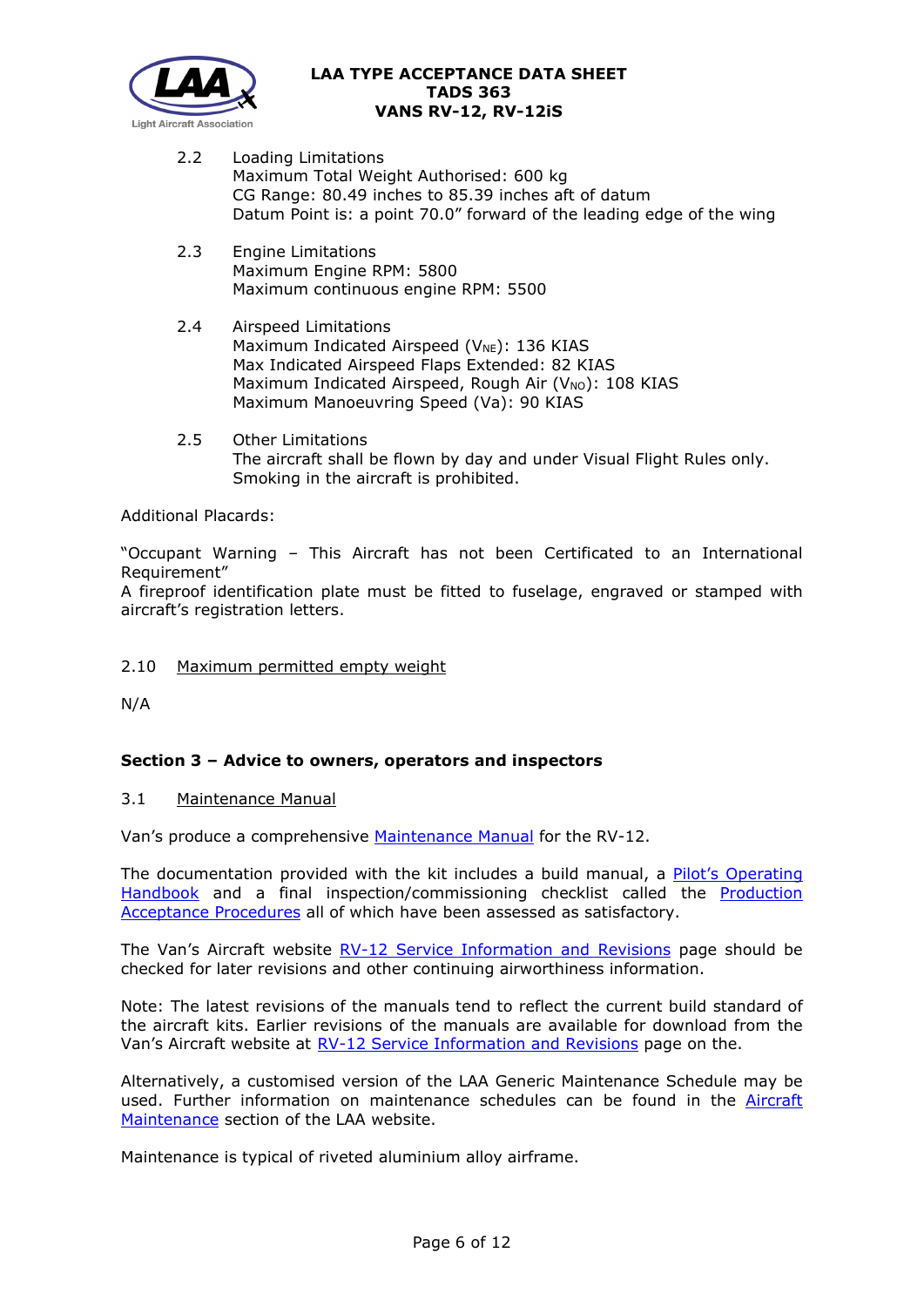

Engine maintenance as appropriate to the engine manufacturer's advice, e.g. Rotax (further reference information can be found in [LAA TADS E02: Rotax 4-Stroke Engines\)](http://www.lightaircraftassociation.co.uk/engineering/TADs/E02%20ROTAX%204-STROKE.pdf).

# 3.2 Manufacturer's/Standard Options

The RV-12 differs slightly from the other Vans aircraft in that it is supplied as a complete kit, including airframe, engine, propeller and systems.

There are a number of specific options available for the RV-12 which have been accepted by the LAA. The following items are also permitted to be fitted as optional equipment, without further reference to LAA Engineering. Installations must be inspected by an LAA Inspector against the supplied installation instructions and a PMR entered into the logbook.

The RV-12 Standard Options include:

|                  | Manufacturer/Supplier Description                                                      |     |
|------------------|----------------------------------------------------------------------------------------|-----|
| <b>Airframe</b>  |                                                                                        |     |
| Van's Aircraft   | Canopy trim kit                                                                        | n/a |
| Van's Aircraft   | Dual landing light kit (adds a left-wing landing<br>light, only for the RV-12iS model) | n/a |
| Van's Aircraft   | Interior trim kit                                                                      | n/a |
| Van's Aircraft   | Lighting kit (includes strobes, position and<br>cabin lights)                          | n/a |
| McFarlane        | McFarlane MCRV12-TV vernier throttle control<br>(see note)                             | n/a |
| Van's Aircraft   | Prefabricated fuel tank                                                                | n/a |
| Van's Aircraft   | Pre-moulded Plexiglas rear window (replacing<br>original Lexan window)                 | n/a |
| Van's Aircraft   | RV-12 glareshield                                                                      | n/a |
| Van's Aircraft   | Stabilator tip fairing kit                                                             | n/a |
| Van's Aircraft   | Wheel fairing kit                                                                      | n/a |
| Whelen           | Microburst series nav and strobe lights                                                | n/a |
| <b>Avionics</b>  |                                                                                        |     |
| Van's Aircraft   | Dynon SkyView (see note)                                                               | n/a |
| Van's Aircraft   | Garmin G3X (see note)                                                                  | n/a |
| <b>Autopilot</b> |                                                                                        |     |
| Van's Aircraft   | Dynon autopilot (see note)                                                             | n/a |
| Van's Aircraft   | Garmin autopilot (see note)                                                            | n/a |
|                  |                                                                                        |     |

Notes:

1. Airframe

McFarlane Vernier Throttle Control

From 2014, the McFarlane [MCRV12-TV](https://www.mcfarlaneaviation.com/products/product/MCRV12-TV/) vernier throttle control became standard equipment for the RV-12. As this is a direct replacement, this throttle can be installed in place of the original (non-vernier) item. The throttle control is installed in conjunction with weaker throttle springs, reducing the chances of uncommanded throttle creep.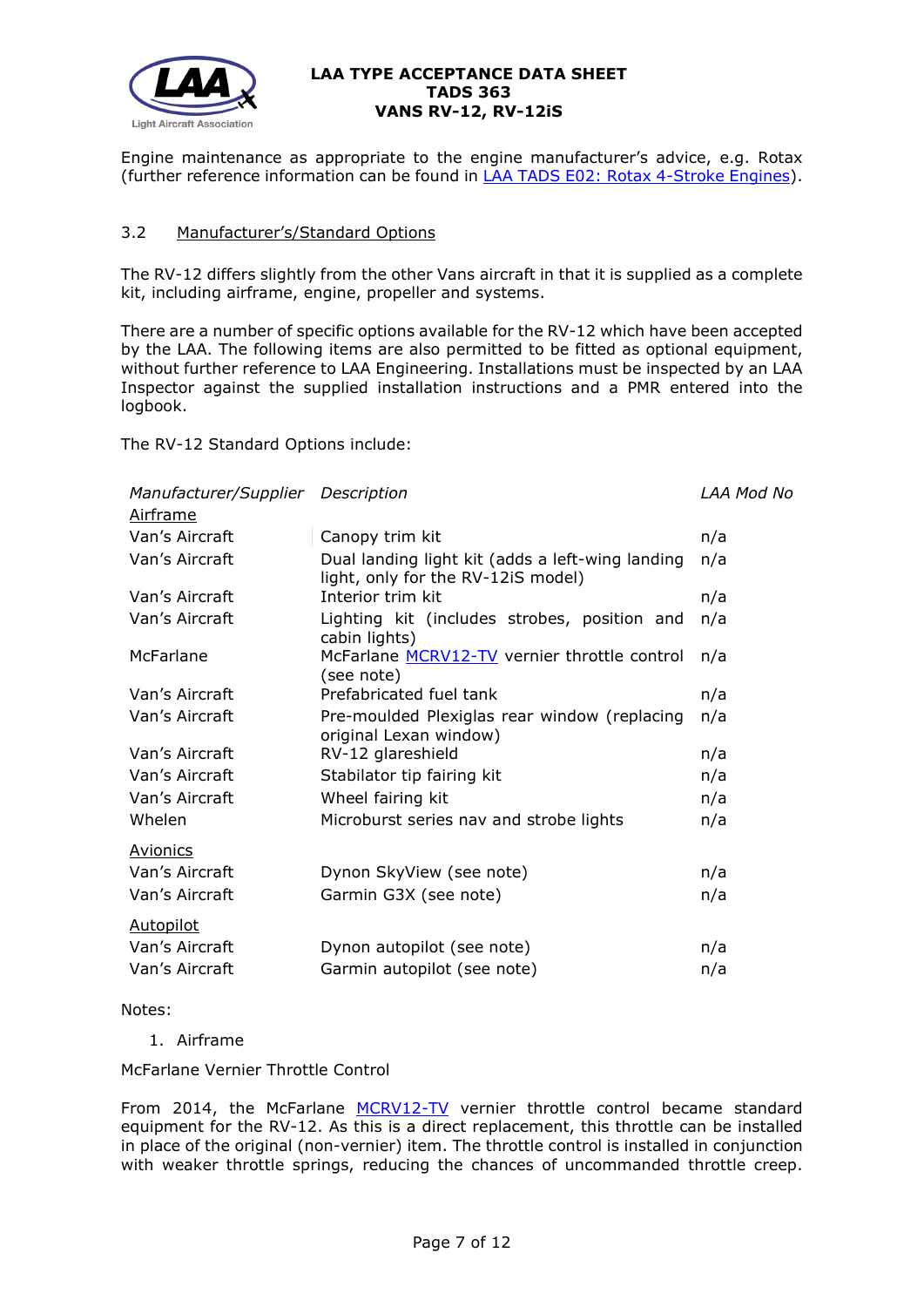

Obviously, this requires inspector involvement, Permit Maintenance Release and a duplicate inspection.

#### 2. Avionics

There are two avionics system options available with either single or dual displays manufactured by Dynon and Garmin.

Both systems are supplied complete, specifically for installation in the RV-12. They have been designed to be 'plug and play' with the system installation detailed in the Kit Assembly Instructions.

3. Autopilot

Autopilots are offered for the RV-12 by Van's for both the Dynon and Garmin avionics systems.

The Dynon autopilot (consisting of SV32 pitch and roll servos connected to a Skyview unit) and the Garmin autopilot (consisting of pitch and roll servos connected to a G3X system) are accepted options when fitted in accordance with the Van's build manual. Owners wishing to fit these systems should submit autopilot **[LAA/IC-APR](http://www.lightaircraftassociation.co.uk/engineering/StandardForms/LAA-IC-APR%20Auto-pilot%20(Roll)%20Inspection%20Checks.pdf)** (roll servo) and [LAA/IC-APP](http://www.lightaircraftassociation.co.uk/engineering/StandardForms/LAA-IC-APP%20Auto-pilot%20(Pitch)%20Inspection%20Checks.pdf) (pitch servo) inspection checklists to LAA Engineering, as a specific flight test will be needed to check correct installation.

### 3.3 Manufacturer's Information (including Service Bulletins, Service Letters, etc)

In the absence of any over-riding LAA classification, inspections and modifications published by the manufacturer should be satisfied according to the recommendation of the manufacturer. It is the owner's responsibility to be aware of and supply such information to their Inspector.

Copies of service information can be downloaded from Vans' Website. Copies of RV-12/12iS continuing airworthiness, service information and plans revisions can be downloaded from the Van's Aircraft website: [RV-12 Service Information and Revisions](https://www.vansaircraft.com/service-information-and-revisions/?aircraft=rv-12&doctype=all)

The RV-12/12iS is supported by Van's Aircraft more like a certified production aircraft due to the LSA rules and regulations under which the aircraft is built and operated in the USA, which accounts for the relatively large amount of continuing airworthiness data issued when compared to other non-certified aircraft types.

Safety Directives and Alerts

| Reference ID | Dated     | Description                                                                     |
|--------------|-----------|---------------------------------------------------------------------------------|
| SD-00001     | 08 Jul 20 | Examination, modification and possible replacement<br>if pitch trim motor units |
| SD-00017     |           | 05 Jun 20 Fuel return line test                                                 |
| SA 03-17-11  |           | 17 Mar 11 WD-1215-L-PC and WD-1215-R-PC                                         |

# Notifications and Service Letters:

| Reference ID | Dated | Description                                           |
|--------------|-------|-------------------------------------------------------|
| SL-00034     |       | 21 Jan 21 Optional B&C voltage regulator installation |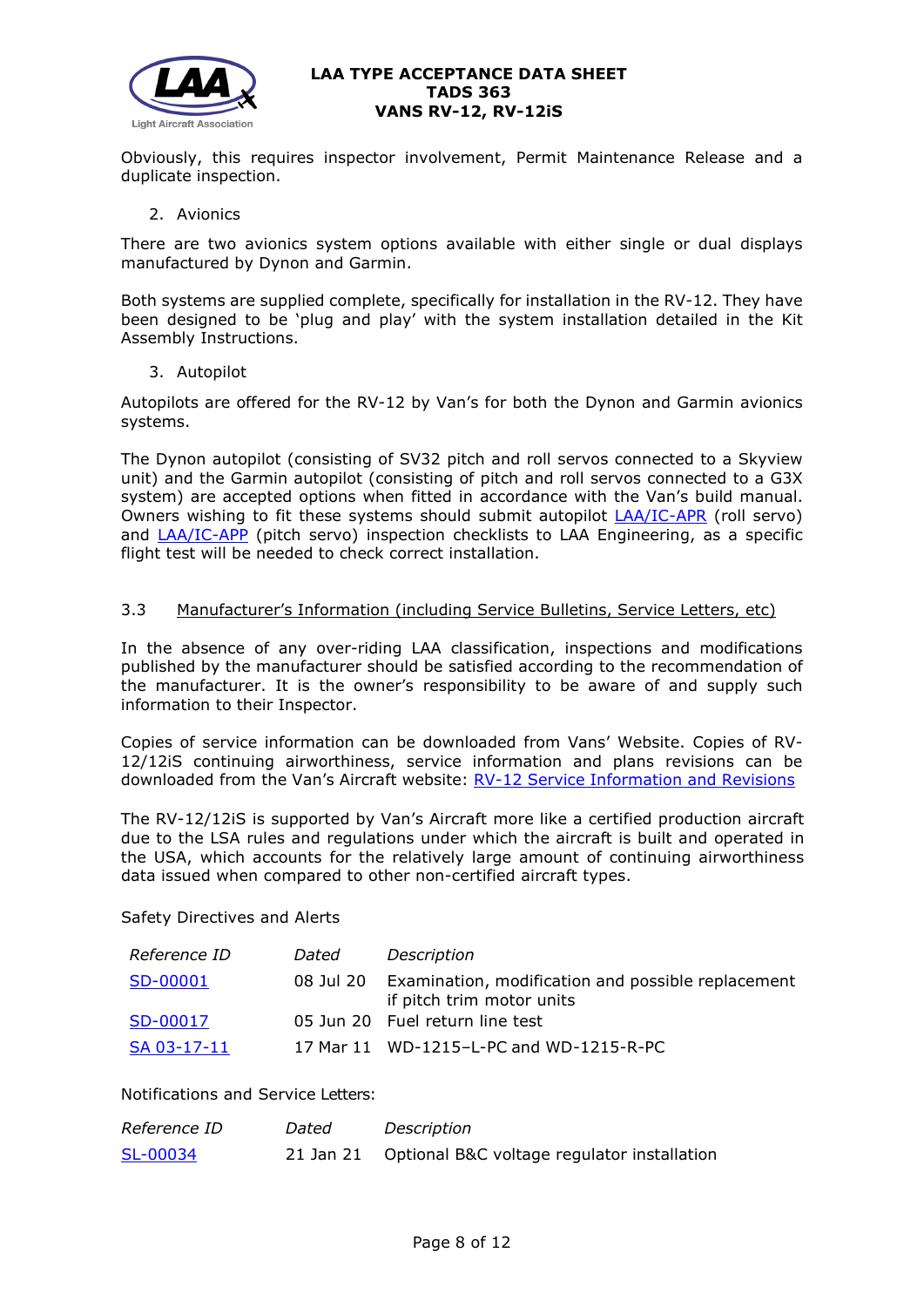

| SL-00021                          | 22 Dec 20 | Optional exhaust system upgrade                                                                                                |
|-----------------------------------|-----------|--------------------------------------------------------------------------------------------------------------------------------|
| SL-00030                          | 10 Nov 20 | Grove wheel and brake option                                                                                                   |
| SL-00024                          | 30 Oct 20 | Instructs owners to have propeller dynamically<br>balanced                                                                     |
| SL-00018                          | 06 Oct 20 | Option to install grab-knob to legacy RV-12 vent<br>door                                                                       |
| SL-00016                          | 25 Aug 20 | Garmin Autopilot Servo option and control module                                                                               |
| SL-00011                          | 05 May 20 | Optional RV-12iS cockpit light dimmer kit for RV-<br>12/-12iS                                                                  |
| SL-00010                          | 05 May 20 | Optional Aithre Shield EX 3.0 CO detector                                                                                      |
| SL 19-12-31                       | 03 Feb 20 | Installation of Sensenich 3-blade propeller on RV-<br>12/12iS                                                                  |
| N 19-02-28                        | 24 Dec 19 | Allows original style gear legs to be replaced by<br>gun-drilled legs used on current aircraft/kits.                           |
| N 18-11-14                        | 24 Dec 19 | Allows installation of Garmin Autopilot Servo Option<br>and GMC 305/GMC 307 AP Control Heads (original<br>released 14 Oct 18). |
| SL 19-09-23                       | 02 Dec 19 | Addresses possible erroneous fuel flow indications<br>in some RV-12 when equipped with fuel flow<br>metering device            |
| SL 19-06-27                       | 21 Nov 19 | ADS-B Compliance (for models with D-180 EFIS<br>and GTX 327 Transponder).                                                      |
| N 19-10-16                        | 29 Oct 19 | Describes installation of optional RV-12/12iS step<br>plugs                                                                    |
| <u>N 16-10-10 Rev 2</u>           | 11 Mar 19 | Wing tip light/landing light option (original release<br>10 Oct 16)                                                            |
| N 18-07-12                        | 12 Jul 18 | Change to higher pressure aux fuel pump                                                                                        |
| N 18-04-06                        | 04 Apr 18 | Alternative voltage regulator, mounting and cooling                                                                            |
| N 17-12-08                        | 28 Mar 18 | Canopy latch upgrade                                                                                                           |
| N 18-03-09                        | 23 Mar 18 | Glareshield installation                                                                                                       |
| <u>N 18-02-23 Rev 1</u> 12 Mar 18 |           | Passenger warning placard (original release 23 Feb<br>18)                                                                      |
| <u>N 18-01-24</u>                 | 24 Jan 18 | F-1204M roller modification                                                                                                    |
| N 17-03-01                        |           | 07 Nov 17 ULS winterisation kit                                                                                                |
| <u>N 17-09-12</u>                 |           | 20 Oct 17 Stabilator fibreglass tip installation                                                                               |
| <u>N 17-05-19</u>                 | 09 Jun 17 | Soft engine isolators                                                                                                          |
| N 16-07-28                        | 16 Mar 17 | Dynon SkyView ADS-B In                                                                                                         |
| <u>N 16-12-14</u>                 | 01 Feb 17 | Angle-of-attack installation (dated 14 Dec 16)                                                                                 |
| SL 16-11-04                       | 16 Nov 16 | Tip-up canopy operation                                                                                                        |
| <u>N 16-11-04</u>                 | 04 Nov 16 | C-1216-1 canopy strut installation                                                                                             |
| <u>N 16-11-03</u>                 | 03 Nov 16 | Voltage regulator relocation                                                                                                   |
| <u>N 16-10-17</u>                 | 17 Oct 16 | Preheater installation                                                                                                         |
| N 16-10-14                        | 14 Oct 16 | Revised step installation                                                                                                      |
| N 16-10-03                        | 03 Oct 16 | Canopy catch install                                                                                                           |
|                                   |           |                                                                                                                                |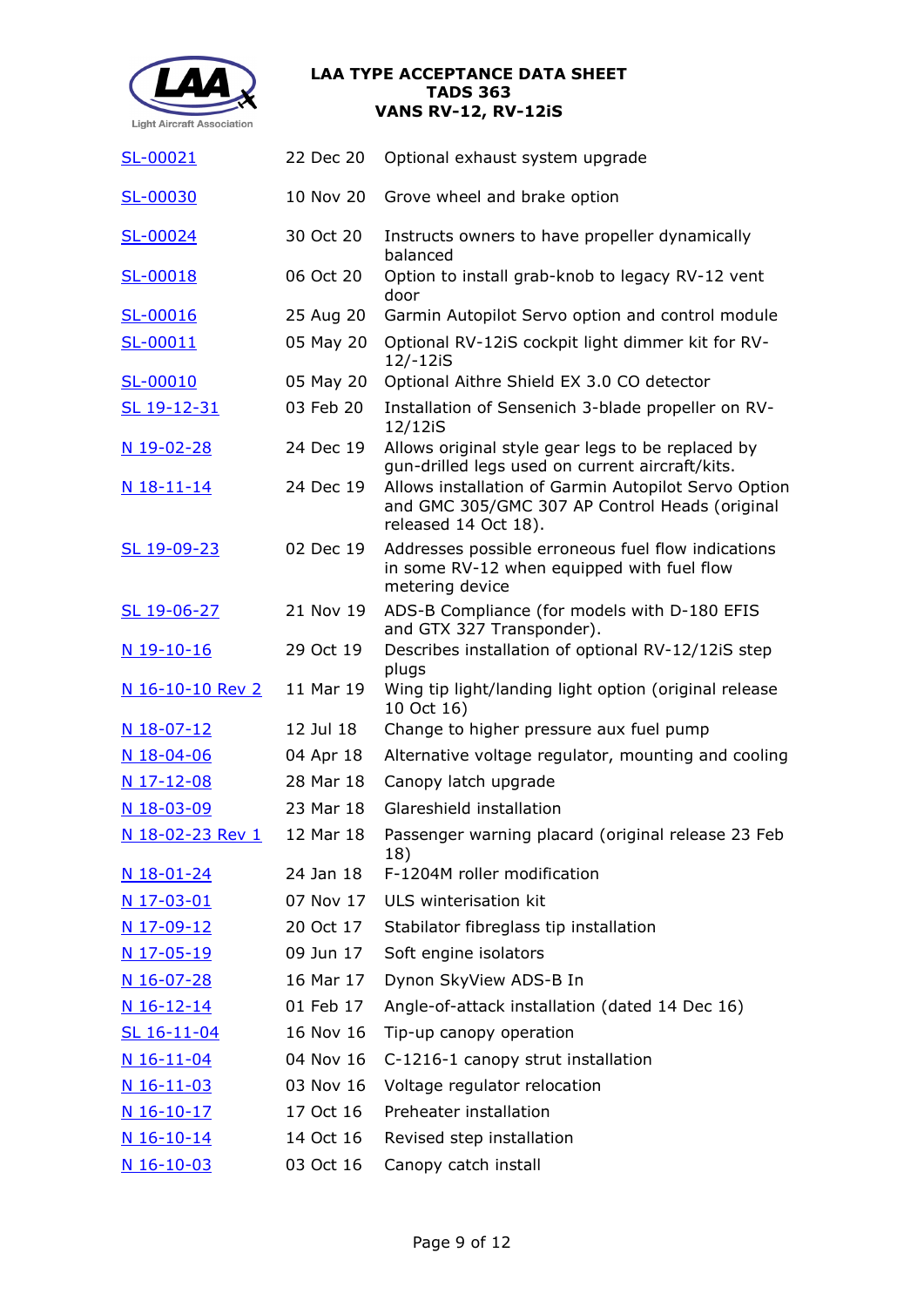

| $N$ 16-09-21                                 | 21 Sep 16 | WD-1230 nose fork upgrade                                     |
|----------------------------------------------|-----------|---------------------------------------------------------------|
| $N$ 16-08-10                                 | 10 Aug 16 | Soft engine isolators                                         |
| <u>N 16-07-29</u>                            | 29 Jul 16 | Garmin G3X ADS-B In                                           |
| $N$ 16-07-27                                 | 27 Jul 16 | G3X touch dual display                                        |
| $N$ 16-07-14                                 | 14 Jul 16 | Passenger warning placard                                     |
| N 16-01-16                                   | 16 Jan 16 | ADS-B Out installation                                        |
| <u>N 15-11-17</u>                            | 19 Nov 15 | Spot trace and power cable installation                       |
| $N$ 15-10-01                                 | 01 Oct 15 | Flap handle button actuation force                            |
| N 15-09-21                                   | 21 Sep 15 | SkyView autopilot/knob modules                                |
| N 15-09-15                                   | 15 Sep 15 | Mechanical push button spar pin switch upgrade                |
| $N$ 14-10-15                                 | 15 Oct 14 | Skyview dual screen install                                   |
| <u>N 14-09-25</u>                            | 25 Sep 14 | Vernier throttle upgrade                                      |
| $N$ 14-09-24                                 | 24 Sep 14 | Throttle return spring replacement                            |
| $N$ 14-09-10                                 | 10 Sep 14 | Check Skyview GPS data to ELT                                 |
| N 14-08-07                                   | 07 Aug 14 | Optional wheel pant and nose gear leg fairing<br>installation |
| $N$ 14-07-03                                 | 03 Jul 14 | SAIB HQ-14-26 all-metal lock nuts                             |
| <u>N 14-06-30</u>                            | 30 Jun 14 | VA-215 oil return hose re-route                               |
| <u>N 14-05-22</u>                            | 22 May 14 | Canopy latch safety switch                                    |
| <u>N 14-05-14</u>                            | 14 May 14 | Minor cracks in HS-1204 forward inboard rib                   |
| $N$ 02-11-13                                 | 11 Feb 13 | Wiring NAV/Strobe                                             |
| N 12CX 08-27-12-1 31 Aug 12                  |           | Wiring change for Skyview                                     |
| N Rotax Oil                                  | 16 Aug 12 | Shipped from Rotax with incorrect fittings                    |
| <b>Reservoir Fittings</b><br>N 05-17-11      | 17 May 11 | Cracking in Stabilator Nose Ribs                              |
| N 'Buying a Flying                           | 19 Apr 11 | A letter to prospective buyers of flying RVs                  |
| RV'                                          |           |                                                               |
| N FF-1207 Cooling                            | 19 Nov 10 | FF-1207 Cooling Shroud Modification                           |
| Shroud<br>N RV-12 Regulator<br><b>Wiring</b> | 11 Sep 09 | Revised Firewall Forward Wiring Harness                       |
| <b>N DWG 11-08</b>                           | 25 Mar 09 | DWG 11-08                                                     |
| N RV-12 Fuse Frame 10 Sep 08                 |           | <b>Fuselage Frame Inspection</b>                              |
| N 'Buying a<br>Secondhand Kit'               | 11 Aug 04 | A letter to prospective buyers of a second-hand RV<br>Kit     |

Service Bulletins:

| Reference ID    | Dated | Description                                                                              |
|-----------------|-------|------------------------------------------------------------------------------------------|
| <b>SB-00053</b> |       | 16 Feb 22 Tailcone skin stiffening clips                                                 |
| SB-00049        |       | 15 Sep 21 Carburetor support spring                                                      |
| SB-00028        |       | 15 Jun 21 GSU25C G3X noise induced erroneous attitude                                    |
|                 |       | SB 19-08-26 rev 2 24 Feb 21 WD-1201 nose gear leg replacement. See also<br>LAA/AWA/20/03 |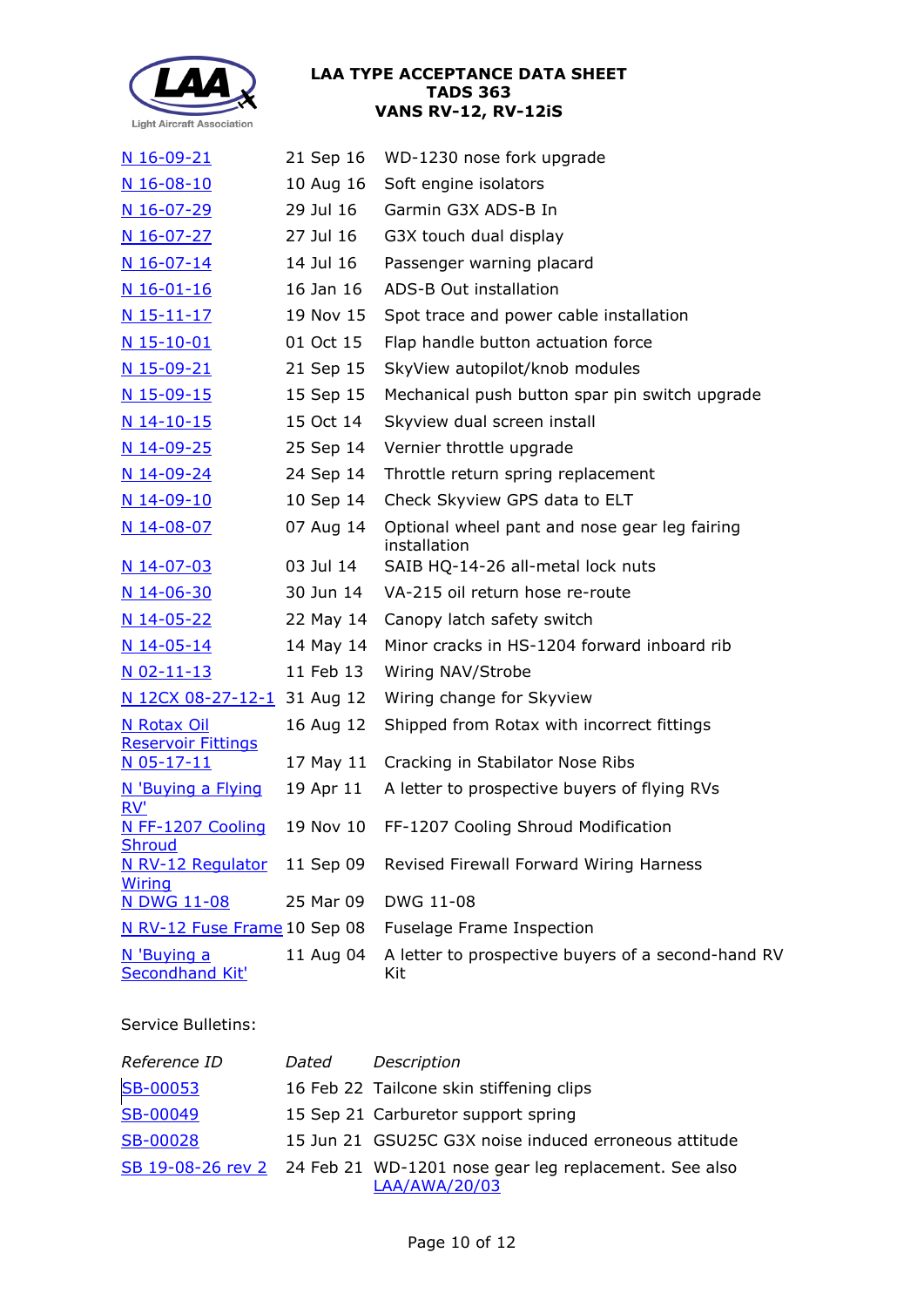

| SB 14-10-14 rev 1        |          | 14 Dec 20 Carburetor float replacement (cross refer also Rotax<br>SB 912-065 and SB 912-065UL)                |
|--------------------------|----------|---------------------------------------------------------------------------------------------------------------|
| SB-00023 rev 1           | 1 Dec 20 | WD-1221 Engine mount standoff                                                                                 |
|                          |          | inspection/replacement                                                                                        |
| SB-00026                 |          | 05 Oct 20 Addition of retaining plates to prevent throttle spring<br>wear                                     |
| SB-18-03-06 R1           |          | 05 Oct 20 Revision 1: adds reference to <b>SB-00026</b> (original<br>release 06 Mar 18)                       |
| SB-00005                 |          | 25 Aug 20 Covers inspection and replacement of two exhaust<br>pipes on original RV-12. Supersedes SB 19-03-22 |
| SB-00006                 |          | 06 May 20 Potential lacking of Kavlico pressure sensors                                                       |
| SB 20-01-17              |          | 05 Feb 20 Safety wire engine plugs                                                                            |
| <u>SB 16-05-23 (Rev)</u> |          | 27 Jan 20 Nose gear fork replacement/amended inspection<br>interval 27 Jan 20. See also <b>LAA/AWA/20/02</b>  |
| SB 19-07-29              |          | 13 Aug 19 Rotax carburettor needle circlip                                                                    |
| SB 18-07-05B             |          | 13 Aug 19 Sensenich propeller inspection (amended 13/08/19)                                                   |
| SB 18-07-05B             |          | 05 Jul 18 Sensenich propeller inspection                                                                      |
| SB 19-03-22              |          | 21 May 19 Cracking of the EX-00017, #2 cylinder exhaust.<br>Superseded by SB-00005                            |
| SB 18-03-06              |          | 06 Mar 18 Replace the throttle return springs (912-ULS powered<br>aircraft)                                   |
| SB 18-02-03              |          | 03 Feb 18 Anti-servo tab cracks                                                                               |
| SB 18-02-02              |          | 02 Feb 18 Potential cracking in the horizontal stabilator front<br>spar                                       |
| SB 17-10-14              |          | 14 Oct 17 Inspection and/or replacement of the valve push-<br>rod/rocker arm (certain s/n 912-ULS engines)    |
| SB 16-08-24              |          | 24 Aug 16 Loose engine mount bracket rivets                                                                   |
| SB 16-08-01              |          | 01 Aug 16 Stabilator bearing inspection                                                                       |
| SB 16-05-26              |          | 26 My 16 Data plate modification                                                                              |
| SB 16-04-10              |          | 10 Apr 16 RV-12 switch module harness updated (single or dual<br>EFIS)                                        |
| SB 16-05-23              |          | 23 May 16 RV-12 nose fork inspection (see SB 16-05-23 (Rev)<br>above for update)                              |
| SB 15-03-05              |          | 05 Mar 15 Rotax carburettor float exchange                                                                    |
| SB 14-12-16              |          | 16 Dec 14 Throttle return springs (supersedes SB 14-07-23 and<br>SB 14-09-10)                                 |
| SB 14-12-06              |          | 06 Dec 14 F-1206F bearing bracket cracks                                                                      |
| SB 14-11-03              |          | 03 Nov 14 Wing skin-to-spar rivet wear                                                                        |
| SB 14-09-10              |          | 10 Sep 14 Remove and replace affected throttle return springs<br>(supersedes SB 14-07-23)                     |
| SB 14-07-23              |          | 23 Jul 14 Throttle spring replacement                                                                         |
| SB 14-01-17              |          | 17 Jan 14 Rudder cables chafing misrouted brake lines (s/n<br>12006-12010)                                    |
| SB 13-12-19              |          | 19 Dec 13 Fuel tank attach modification (see also<br><u>LAA/AWA/14/01)</u>                                    |
| <u>SB 13-12-12</u>       |          | 12 Dec 13 Sealing avionics bay to prevent water intrusion                                                     |
| SB 13-08-29              |          | 29 Aug 13 Throttle cable retaining nuts                                                                       |